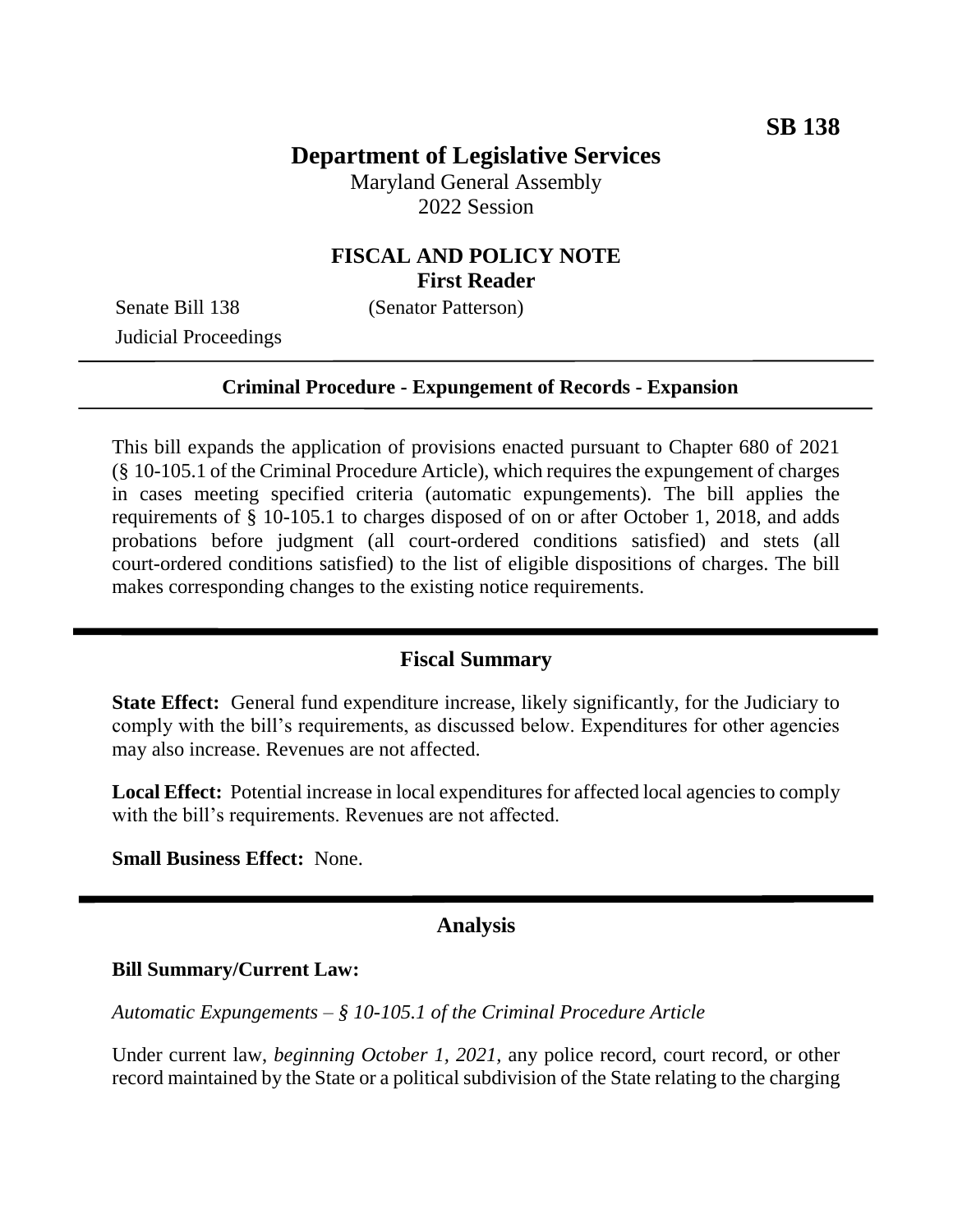of a crime or a civil offense under § 5-601 (c)(2)(ii) of the Criminal Law Article (possession of less than 10 grams of marijuana), including a must-appear violation of the Transportation Article, must be expunged three years after a disposition of the charge if no charge in the case resulted in a disposition other than acquittal; dismissal; not guilty; or *nolle prosequi*, other than *nolle prosequi* with a requirement of drug or alcohol treatment.

Under the bill, for *a charge disposed of on or after October 1, 2018,* any police record, court record, or other record maintained by the State or a political subdivision of the State relating to the charging of a crime or a civil offense under  $\S$  5-601 (c)(2)(ii) of the Criminal Law Article (possession of less than 10 grams of marijuana), including a must-appear violation of the Transportation Article, must be expunged three years after a disposition of the charge if no charge in the case resulted in a disposition other than acquittal; dismissal; not guilty; *nolle prosequi*, other than *nolle prosequi* with a requirement of drug or alcohol treatment; *probation before judgment (if all court-ordered conditions of the probation before judgment have been satisfied); or stet (if all court-ordered conditions of the stet have been satisfied).*

For a case eligible for expungement under these conditions, the court must send notice of the disposition of each charge in the case and the date on which expungement is required to the (1) Central Repository; (2) each booking facility, law enforcement unit, and other unit of the State and political subdivision of the State that the court believes may have a record subject to expungement under these conditions; and (3) the person entitled to expungement. The bill does not alter these requirements.

### *Notice to Defendant of Availability of Petition-based Expungement – § 10-105.2 of the Criminal Procedure Article*

After disposition of all charges of a case eligible for an expungement described above, the court must notify the defendant of the defendant's right to expungement under § 10-105 of the Criminal Procedure Article (petition-based expungement). The court must notify the defendant by mail if the defendant is not present in court for the disposition. The notice the court must provide must include a written form for general waiver and release of all tort claims relating to the charge or charges eligible for expungement.

The bill alters these provisions to reflect the addition of specified probations before judgments and stets to the list of eligible dispositions of charges.

## *Petition-based Expungement of a Court or Police Record*

To begin the process of expungement, a petitioner must file a petition for expungement with the court under § 10-105 or § 10-110 of the Criminal Procedure Article, which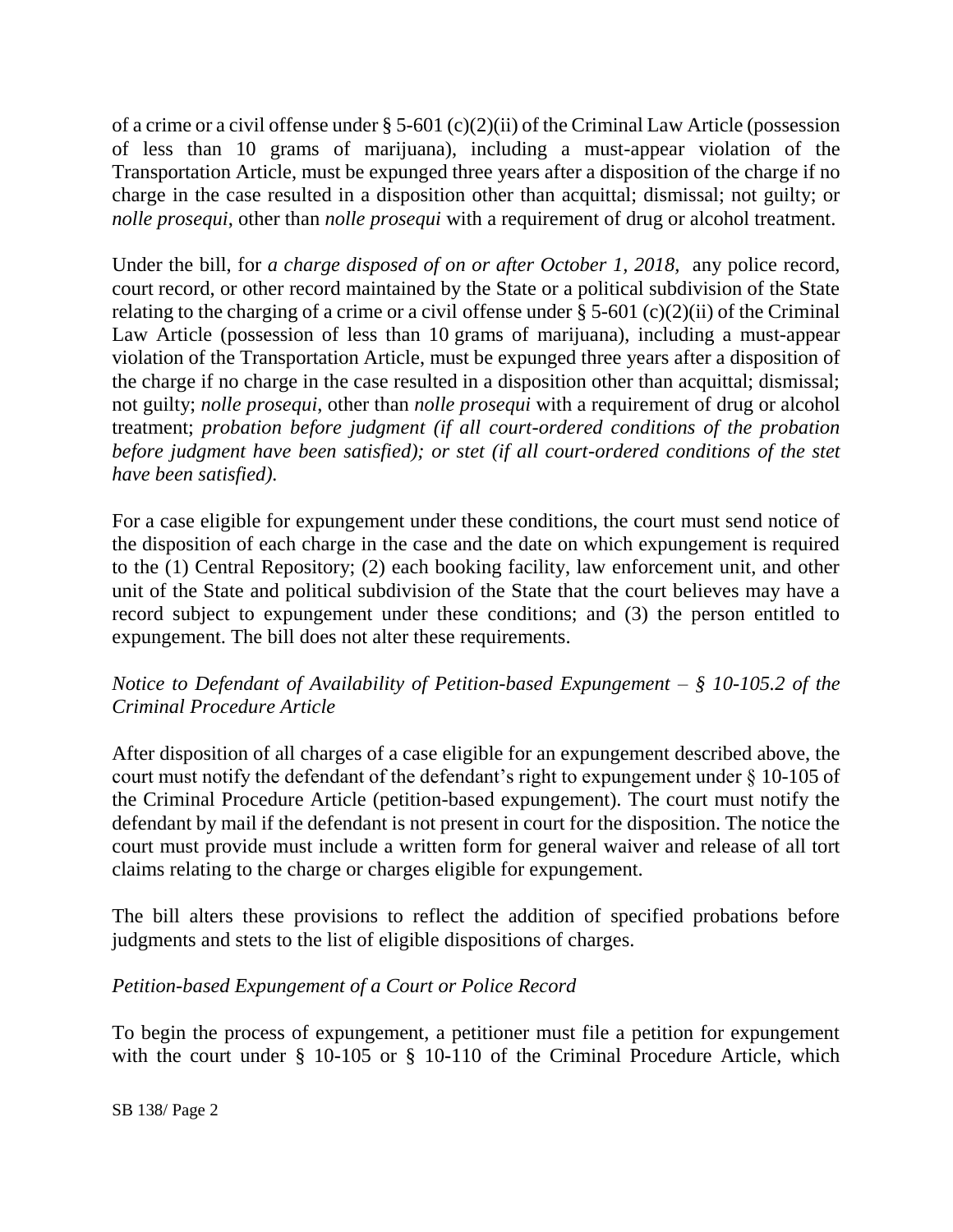establishes eligibility for the expungement of records pertaining to a criminal charge or conviction.

Expungement of a court or police record means removal from public inspection:

- by obliteration;
- by removal to a separate secure area to which persons who do not have a legitimate reason for access are denied access; or
- if access to a court record or police record can be obtained only by reference to another such record, by the expungement of that record, or the part of it that provides access.

Pursuant to § 10-107 of the Criminal Procedure Article, if two or more charges, other than one for a minor traffic violation, arise from the same incident, transaction, or set of facts, they are considered to be a unit. If a person is not entitled to expungement of one charge or conviction in a unit, the person is not entitled to expungement of any other charge in the unit. This "unit rule" applies to expungements under §§ 10-105 and 10-110.

## *Section 10-105 of the Criminal Procedure Article*

Under § 10-105 of the Criminal Procedure Article, a person who has been charged with the commission of a crime for which a term of imprisonment may be imposed or who has been charged with a civil offense or infraction, except a juvenile offense, may file a petition for expungement of a police record, court record, or other record maintained by the State or a political subdivision of the State, under various circumstances listed in the statute. These grounds include acquittal, dismissal of charges, entry of probation before judgment, entry of *nolle prosequi*, stet of charge, and gubernatorial pardon. Individuals convicted of a crime that is no longer a crime, convicted of possession of marijuana under § 5-601 of the Criminal Law Article, convicted of or found not criminally responsible for specified public nuisance crimes or specified misdemeanors, or who had a conviction vacated due to being a victim of human trafficking (as defined in statute), are also eligible for expungement of the associated criminal records under certain circumstances.

In general, a petition for expungement under § 10-105 based on an acquittal, a *nolle prosequi*, or a dismissal may not be filed within *three years* after the disposition, unless the petitioner files a written waiver and release of all tort claims arising from the charge. A petition based on a probation before judgment may not be filed before the petitioner's discharge from probation or *three years* after the probation was granted, whichever is later. A petition based on a *stet* with the requirement of drug or alcohol abuse treatment may not be filed before the petitioner's completion of treatment or *three years* after the *stet* was entered on the docket, whichever is later. Otherwise, a petition based on stet or a compromise may not be filed within *three years* after the stet or compromise.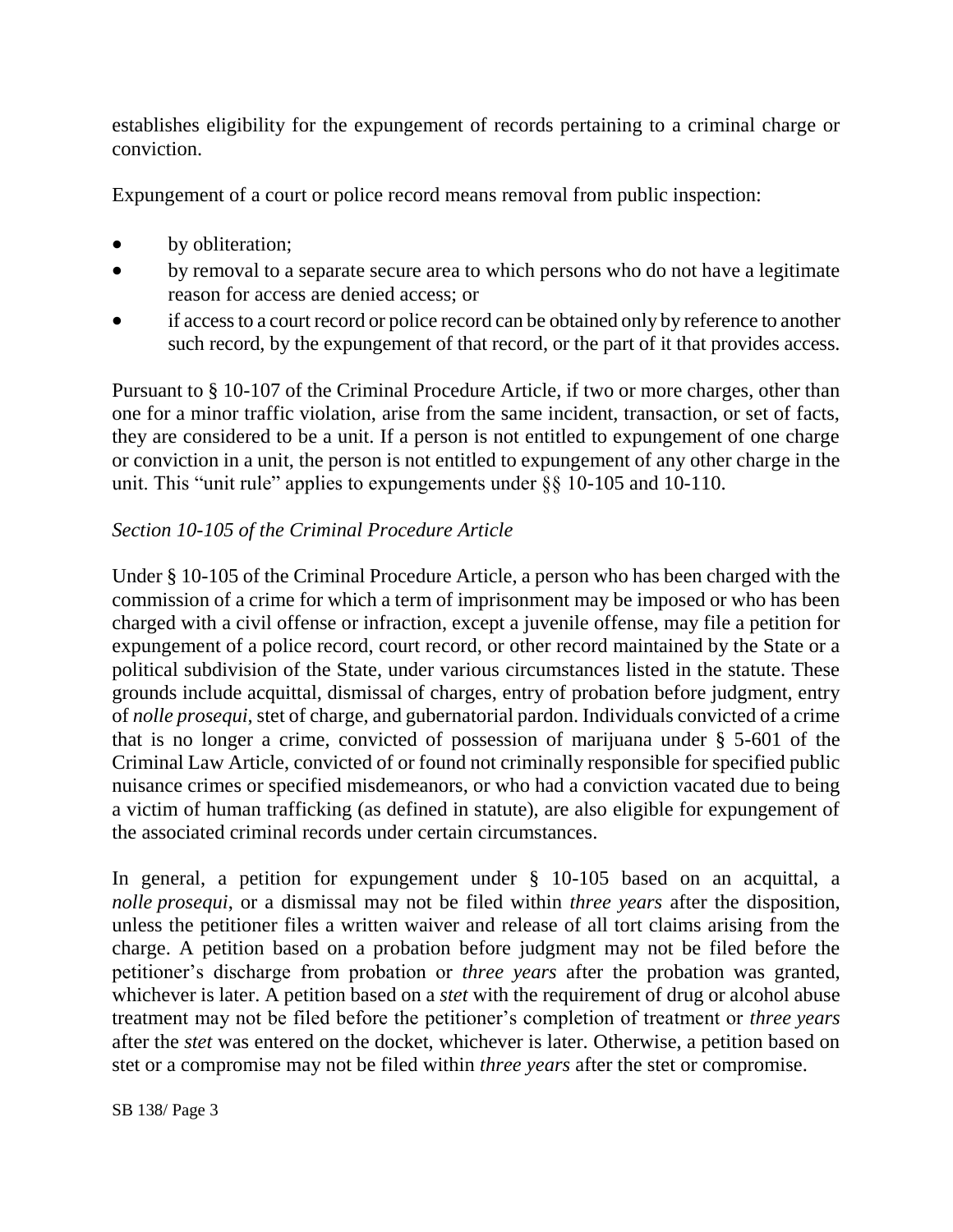A person is not entitled to expungement if (1) subject to a specified exception, the petition is based on the entry of probation before judgment and the person, within three years of the entry of the probation before judgment, has been convicted of a crime other than a minor traffic violation or a crime where the act on which the conviction is based is no longer a crime or (2) the person is a defendant in a pending criminal proceeding.

## *Section 10-110 of the Criminal Procedure Article*

Section 10-110 of the Criminal Procedure Article authorizes an individual convicted of any of a list of approximately 100 specified offenses or an attempt, a conspiracy, or a solicitation of any of these offenses, to file a petition for expungement of the conviction, subject to specified procedures and requirements.

### *Timeline for Expungement*

Maryland's expungement process for removing an eligible record takes a minimum of 90 days. If a State's Attorney or victim, as applicable, objects, the court must hold a hearing on the petition. If an objection is not filed within 30 days, as specified, the court must pass an order requiring the expungement of all police and court records concerning the charges. After the court orders are sent to each required agency, each agency has 60 days from receipt to comply with the order.

**State Expenditures:** General fund expenditures likely increase significantly for the Judiciary to expunge records in accordance with the bill. Other affected State agencies may incur increased expenditures to comply with the bill's requirements, as discussed below.

#### *Judiciary*

General fund expenditures for the Judiciary likely increase significantly to comply with the bill's provisions, including the Judiciary's estimate of at least \$500,000 in fiscal 2023 for computer programming and significant expenditures for additional personnel, as discussed below. Additional general fund expenditures are incurred for the Judiciary to mail notices of expungement eligibility to defendants as required under the bill. This estimate assumes that the Judiciary and relevant agencies can use existing budgeted resources to develop a system to notify the courts that a defendant has completed all of the court-ordered conditions of a probation before judgment or stet.

The bill (1) expands the required automatic expungement of court records in cases involving specified dispositions, as opposed to the current petition-based process and (2) requires automatic expungements in cases involving specified dispositions (as expanded under the bill) for charges disposed of on or after October 1, 2018. The current statute applies to dispositions on or after October 1, 2021.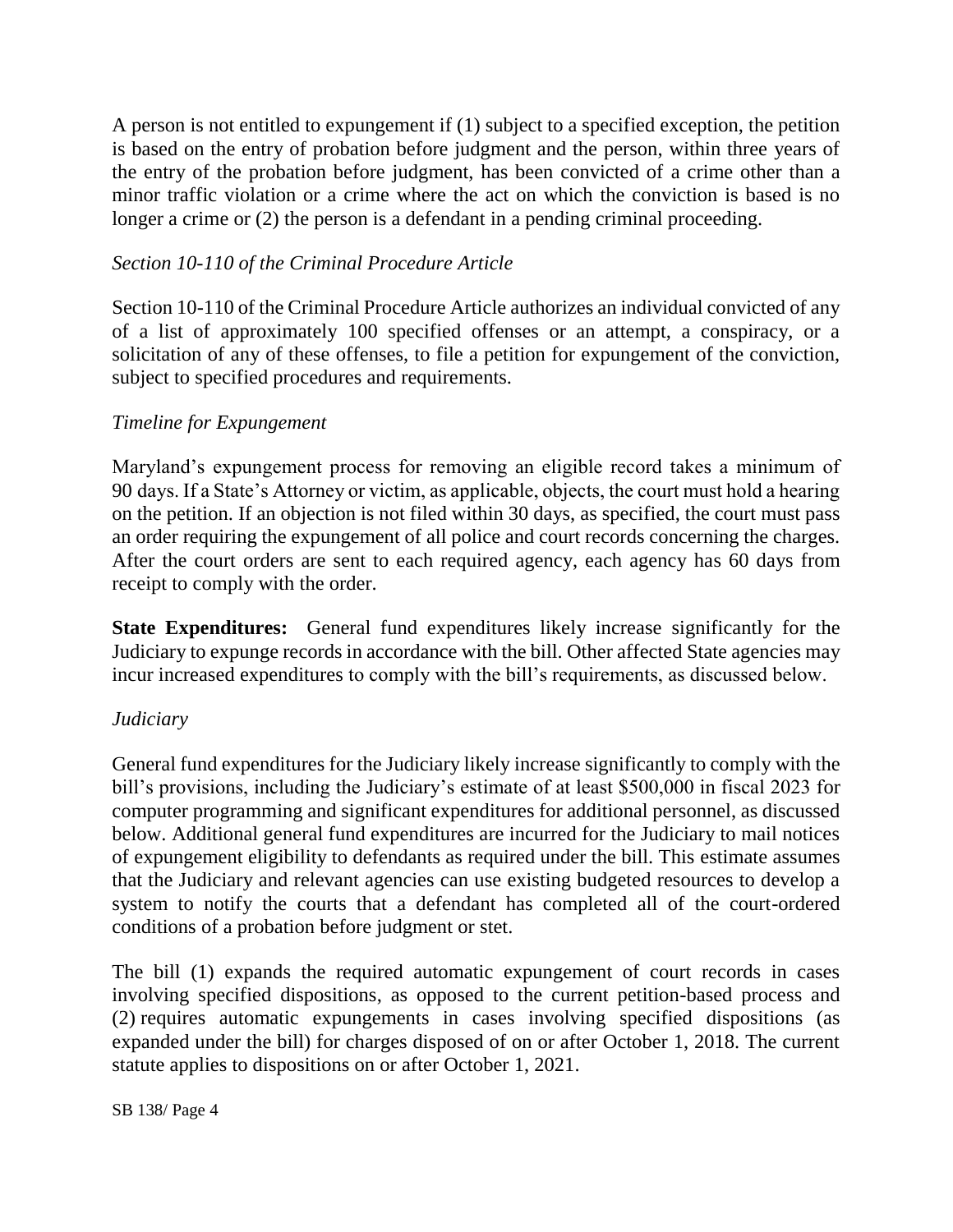**Exhibit 1** contains information on the number of petitions for expungement filed in the trial courts in fiscal 2019 through 2021 under §§ 10-105 and 10-110.

# **Exhibit 1 Petitions for Expungement Fiscal 2019-2021**

|                | <b>District Court</b> | <b>Circuit Courts</b> |
|----------------|-----------------------|-----------------------|
| Fiscal 2019    | 74,508                | 10,951                |
| Fiscal 2020*   | 55,105                | 8.642                 |
| Fiscal $2021*$ | 39,061                | 5,940                 |

\*Fiscal 2020 and 2021 numbers are impacted by the COVID-19 pandemic and are not an accurate depiction of a typical year of data.

Source: Maryland Judiciary

**Exhibit 2** contains information on the number of cases in fiscal 2019 and 2020 that were disposed of entirely by (1) acquittal; (2) dismissal; (3) not guilty; or (4) *nolle prosequi*, except *nolle prosequi* with a requirement of drug or alcohol treatment. These are cases with the types of dispositions eligible for automatic expungement *under existing statute*.

#### **Exhibit 2 Cases with the Types of Dispositions Eligible for Automatic Expungement Under Existing Statute Fiscal 2019 and 2020**

|                | <b>District</b><br>Court<br><b>Criminal</b> | <b>Must Appear</b><br><b>Traffic</b> | District Court Civil – Possession of<br><b>Less Than 10 Grams</b><br>of Marijuana | <b>Circuit Court</b><br><b>Cases</b> |
|----------------|---------------------------------------------|--------------------------------------|-----------------------------------------------------------------------------------|--------------------------------------|
| Fiscal 2019    | 95.294                                      | 217,396                              | 17,127                                                                            | 9,102                                |
| Fiscal $2020*$ | 74,666                                      | 159,060                              | 11,840                                                                            | 7,604                                |

\*Fiscal 2020 numbers are impacted by the COVID-19 pandemic and are not an accurate depiction of a typical year of data.

Source: Maryland Judiciary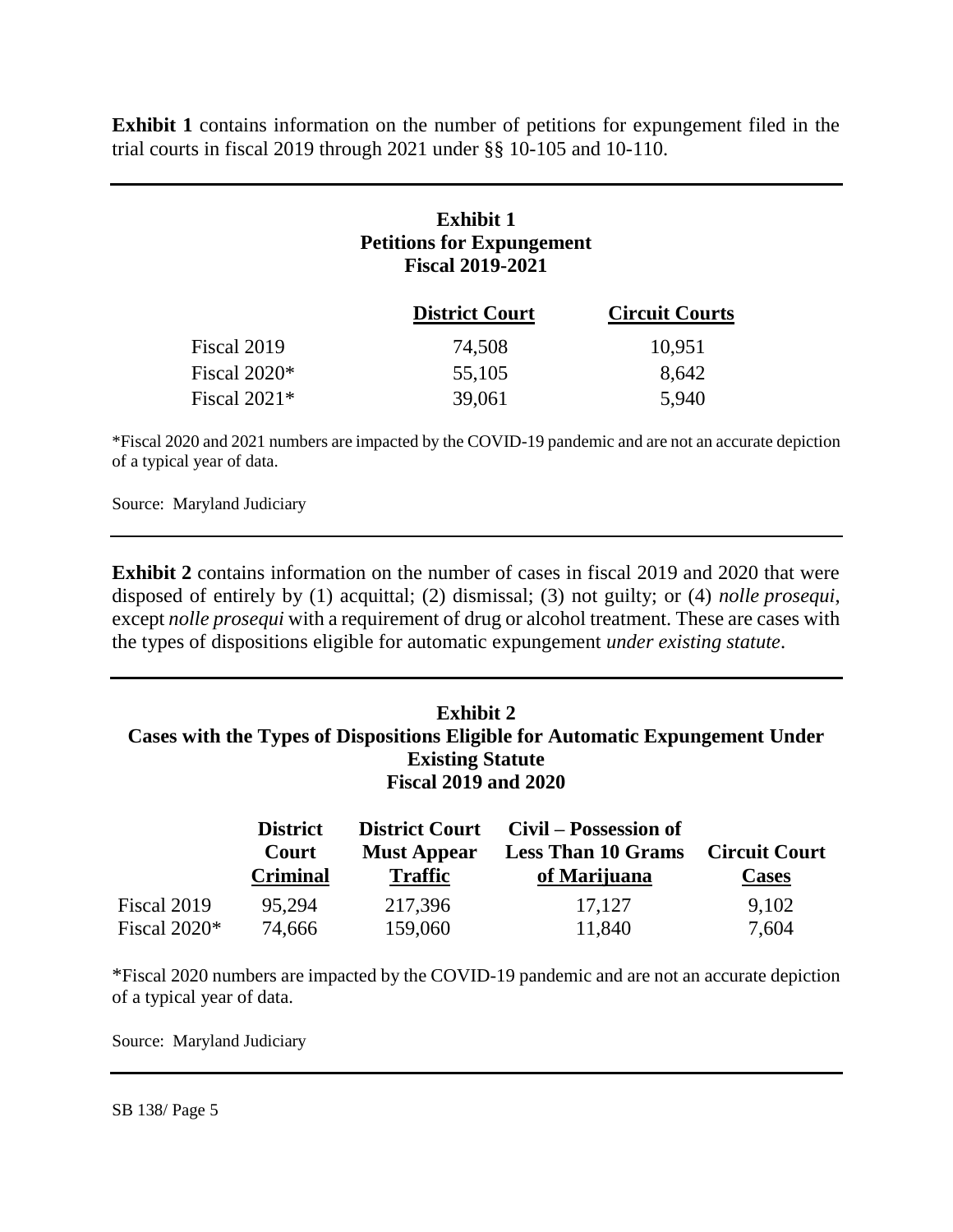**Exhibit 3** contains information on the number of cases during fiscal 2019 through 2021 that were disposed of entirely by acquittal; dismissal; not guilty; *nolle prosequi*, except *nolle prosequi* with a requirement of drug or alcohol treatment; probation before judgment; or stet. These are cases with the types of dispositions eligible for automatic expungement under § 10-105.1 *as amended by the bill* (if disposed of on or after October 1, 2018)*.*

# **Exhibit 3 Cases with the Types of Dispositions Eligible for Automatic Expungement Under § 10-105.1 of the Criminal Procedure Article As Expanded by the Bill Fiscal 2019-2021**

|                | Civil – Possession of                       |                                                               |                                                     |                                      |  |  |  |
|----------------|---------------------------------------------|---------------------------------------------------------------|-----------------------------------------------------|--------------------------------------|--|--|--|
|                | <b>District</b><br>Court<br><b>Criminal</b> | <b>District Court</b><br><b>Must Appear</b><br><b>Traffic</b> | <b>Less Than</b><br>10 Grams of<br><b>Marijuana</b> | <b>Circuit Court</b><br><b>Cases</b> |  |  |  |
| Fiscal 2019    | 119,129                                     | 263,239                                                       | 17,738                                              | 14,270                               |  |  |  |
| Fiscal $2020*$ | 94,379                                      | 191,877                                                       | 12,116                                              | 11,425                               |  |  |  |
| Fiscal $2021*$ | 94,641                                      | 110,571                                                       | 4,595                                               | 9,140                                |  |  |  |

\*Fiscal 2020 and 2021 numbers are impacted by the COVID-19 pandemic and are not an accurate depiction of a typical year of data.

Source: Maryland Judiciary

The Judiciary assumes that an automatic expungement process requires 0.25 hours (15 minutes) to complete, compared to the 1.5 hours (90 minutes) required to process a traditional petition-based expungement. Previously cited contributors to this difference include the elimination of procedural requirements for automatic expungements, such as verification of compliance by applicable custodians of records, the review of and hearings on petitions, as well as the anticipated statewide implementation of the Maryland Electronic Courts system.

Applying this assumption to the number of eligible cases cited in Exhibit 3, the Judiciary advises that it requires 83 clerks in the District Court and 3 clerks in the circuit courts to implement the bill, at a cost of \$5.0 million in fiscal 2023, increasing to \$6.4 million by fiscal 2027.

However, the Department of Legislative Services (DLS) advises that the need for additional court personnel can only be determined with actual experience under the bill and is dependent on (1) the need for resources to address retroactive dispositions and (2) the

SB 138/ Page 6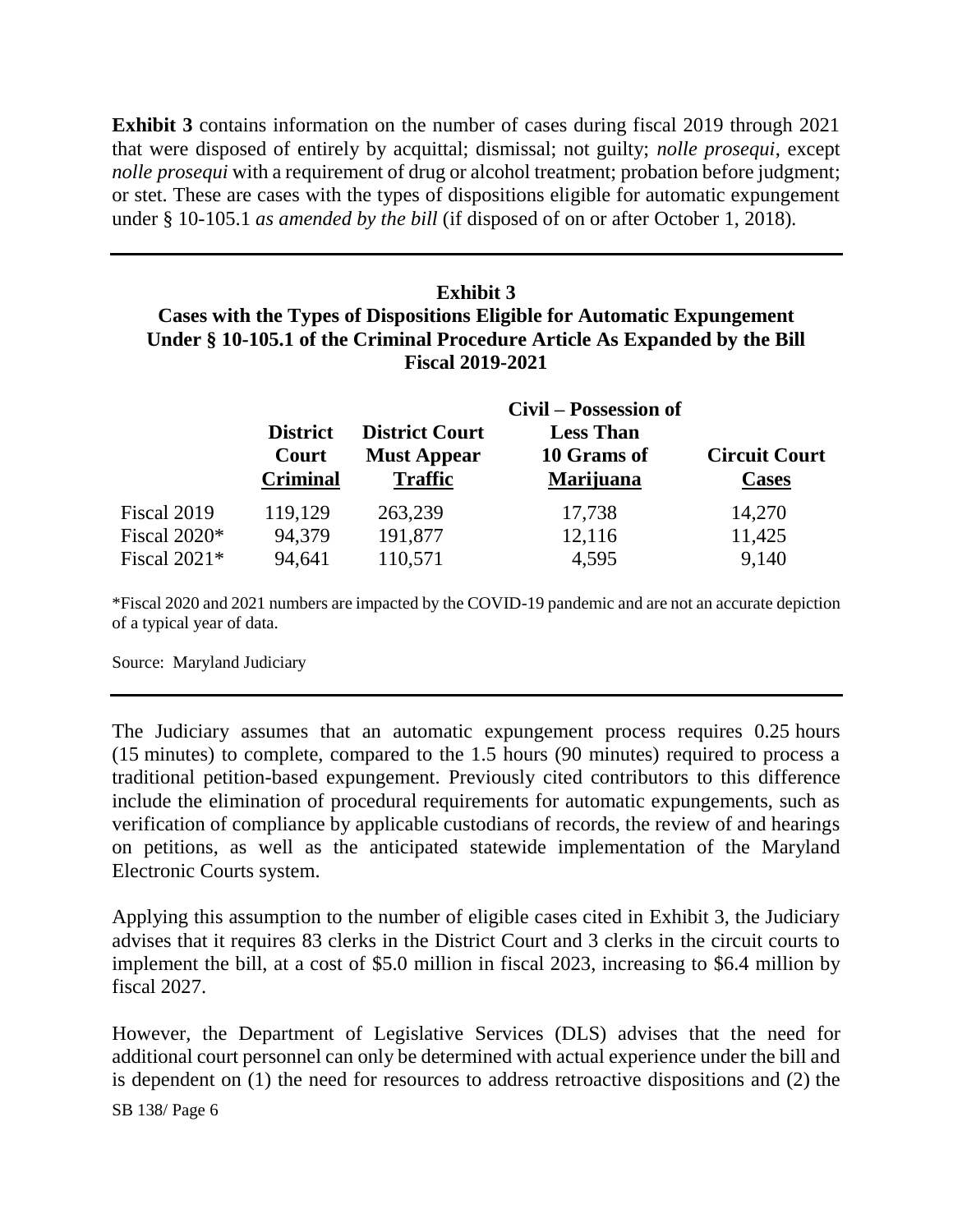bill's overall effect on the number of expungement petitions filed and automatic expungements required. Some of the past cases eligible for automatic expungements under the bill may have already been the subject of previous petitions for expungements under existing statute and may continue to be the subject of a petition for expungement under the bill if a defendant (especially after receiving direct notice from the court) decides to sign a waiver and release of tort claims and petition for expungement earlier than three years after disposition of charges free of charge, since the Judiciary does not charge a fee to file a petition to expunge the dispositions affected by the bill. Also, if the Judiciary's assumption of the amount of time required to process an automatic expungement is accurate, six automatic expungements can be processed in the amount of time needed for one petition-based expungement.

DLS advises that the Judiciary's estimate appears to be based on automatic expungements required under § 10-105.1 *in its entirety* as amended by the bill. As noted above, the Judiciary is required under current law to automatically expunge records associated with specified dispositions, with actual expungement of records to begin October 1, 2024. Based on fiscal 2019 data, the bill *in isolation,* adds the following automatic expungements to the Judiciary's workload each year for dispositions on or after October 1, 2022: 70,289 cases in the District Court and 5,168 cases in the circuit courts. Using the Judiciary estimates, this workload requires 15 additional clerks in the District Court and 1 clerk in the circuit courts, at a cost of \$937,100 in fiscal 2023, increasing to \$1.2 million by fiscal 2027.

However, it should also be noted that (1) the Judiciary has not received additional personnel in response to the 2021 legislation (automatic expungements for those cases will not begin until October 1, 2024) and (2) the bill's *expanded and retroactive* provisions may necessitate the need for immediate resources. Under the bill, one year of eligible disposed cases (October 1, 2018, through October 1, 2019) will need to be expunged on the bill's October 1, 2022 effective date. Using fiscal 2019 data, this amounts to more than 400,000 cases. The Judiciary will have to catch up with subsequent older cases for an extended amount of time.

**Exhibit 4** contains information on automatic expungements that are added to the Judiciary's workload under the bill, based on data from fiscal 2019 through 2021, as specified below.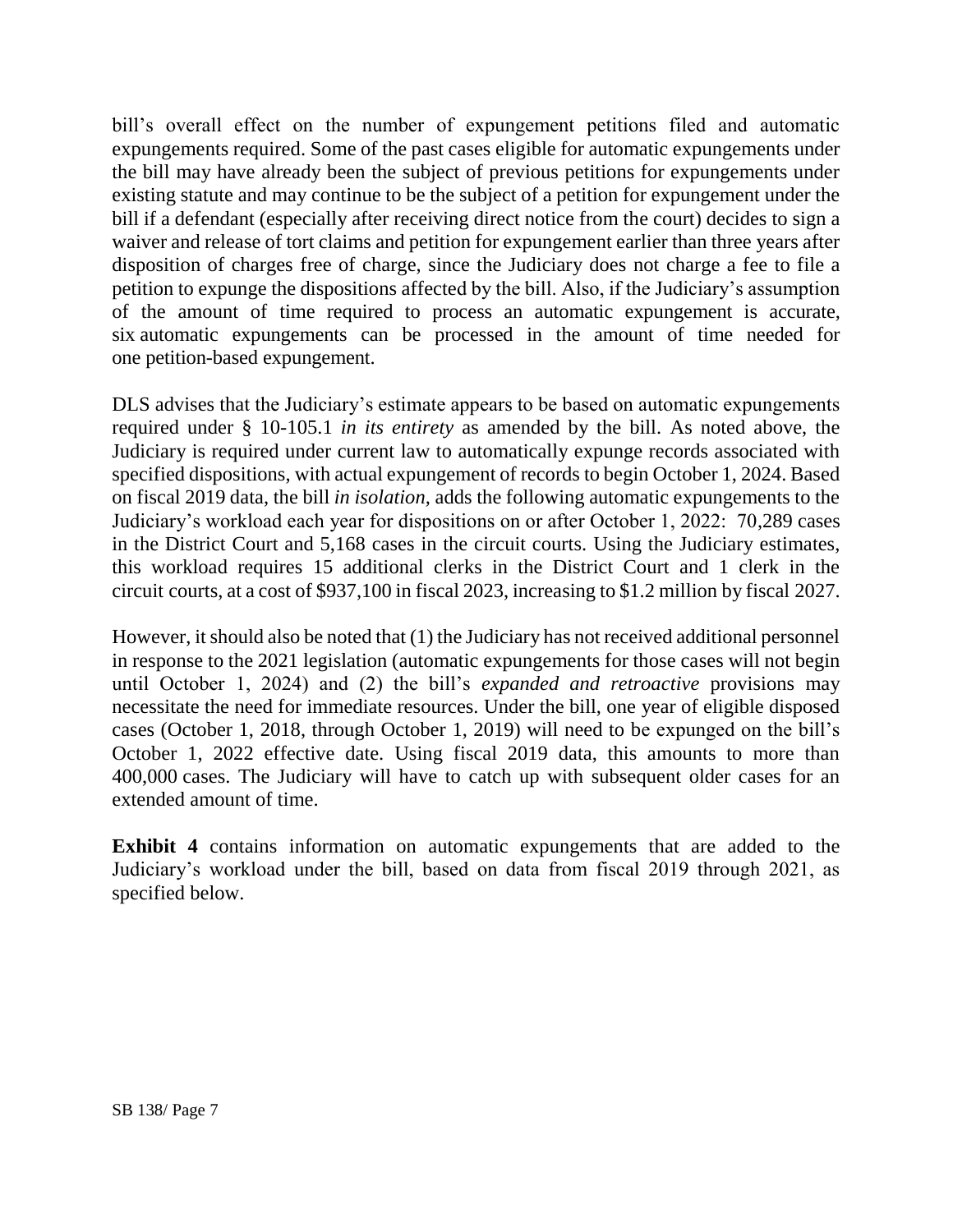### **Exhibit 4 Automatic Expungements Added to the Judiciary's Workload Under the Bill**

|                                                                                          | Court  | District Circuit Annual<br>Courts | <b>Total</b> | <b>Overall</b><br><b>Total</b> |
|------------------------------------------------------------------------------------------|--------|-----------------------------------|--------------|--------------------------------|
| Retroactive Expungements Under the<br>Bill (October 2018 - October 2021)* 908,285 34,835 |        |                                   | N/A          | 943,120                        |
| <b>Additional Annual Cases</b><br>(after October 1, $2022 -$ based on                    |        |                                   |              |                                |
| fiscal 2019 data)**                                                                      | 70.289 | 5,168                             | 75,457       | N/A                            |

\* These figures assume that fiscal 2019 through 2021 data represent the three years of dispositions in this group.

\*\* Fiscal 2019 is the most recent fiscal year not affected by the COVID-19 pandemic.

Source: Maryland Judiciary; Department of Legislative Services

The Judiciary advises that it is very likely that the bill increases petitions for expungement. However, DLS advises that while that may apply to some past dispositions made eligible for automatic expungement under the bill, given the general three-year waiting period for petitions to expunge a probation before judgment or stet (which may not be avoided or waived), it is likely that the bill converts prospective petitions for expungements for those dispositions under existing statute into automatic expungements. The Judiciary was not able to determine how many petitions for expungement involved a probation before judgment or stet. However, *for illustrative purposes only,* if 20% (or 15,000) of the approximately 75,000 petitions for expungement filed in the District Court during fiscal 2019 involved a probation before judgment or stet, and those petitions are converted to automatic expungements as a result of the bill, the Judiciary saves 18,750 hours of work on expungements per year (for prospective dispositions) in the District Court, which amounts to the time needed to process 75,000 automatic expungements and the automatic expungement-related work of 16 clerks.

#### *Department of Public Safety and Correctional Services*

The Criminal Justice Information System (CJIS) within the Department of Public Safety and Correctional Services (DPSCS) is the Central Repository for criminal record history information in Maryland. CJIS may experience increased volume in expungements since eligible individuals do not need to petition for expungement.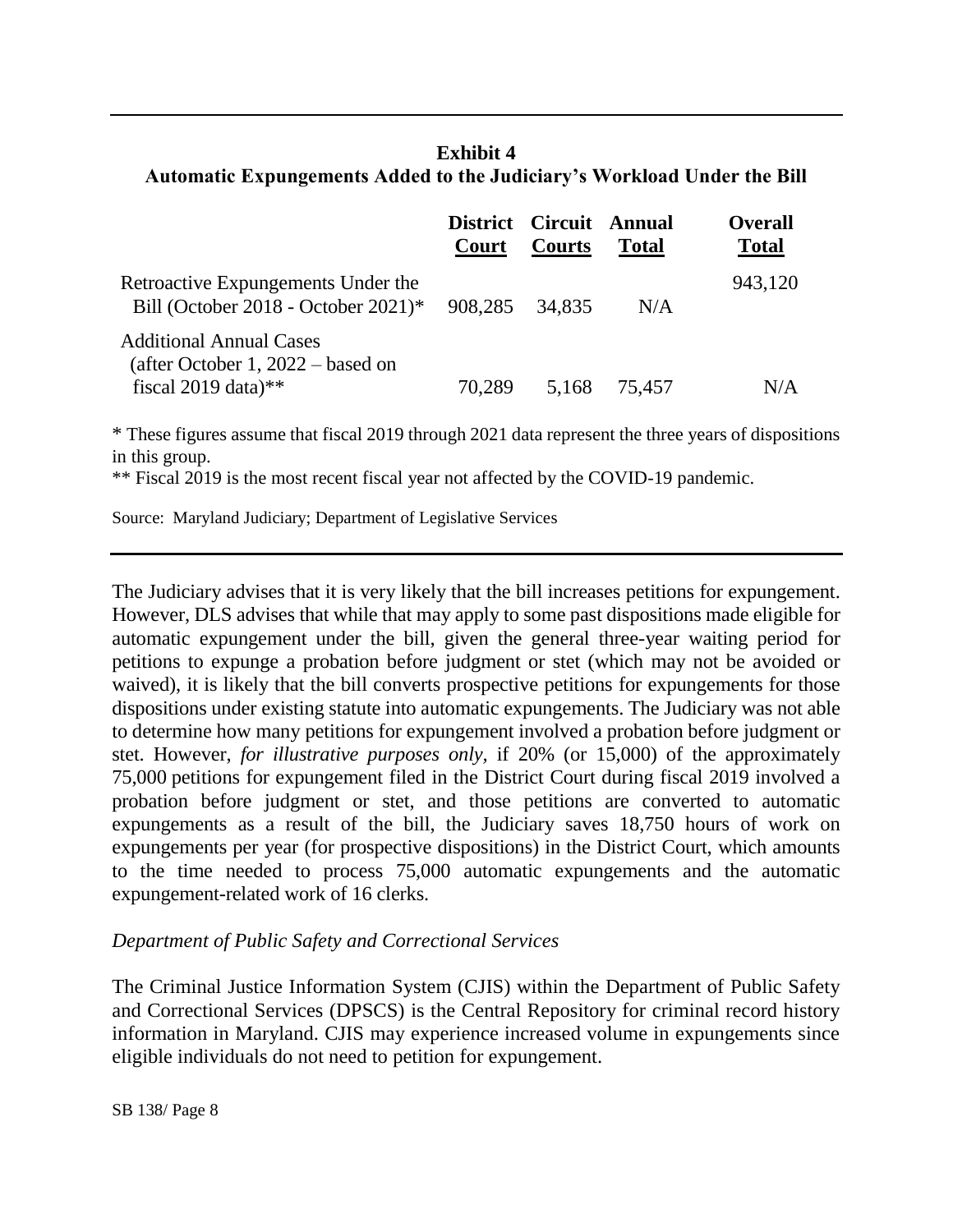DLS notes that the statistics shown above regarding the Judiciary's caseload do not fully correspond with what is ultimately reported to CJIS. For example, DPSCS advises that a traffic law violation is not a "reportable event" and CJIS only receives information about traffic violations that are associated with a criminal event. Also, use and possession of less than 10 grams of marijuana is a civil offense, not a criminal offense; DPSCS advises that unless there is a CJIS code associated with a civil offense of possession of less than 10 grams of marijuana, CJIS does not receive information about that offense.

According to DPSCS, CJIS received the following number of expungement orders from courts in recent years: 48,848 in 2017; 69,771 in 2018; 72,925 in 2019; approximately 50,747 in 2020; and 47,005 in 2021. Data from 2020 and 2021 reflect the impact of the COVID-19 pandemic on the courts and related agencies.

DPSCS advises that CJIS requires one additional administrative employee for every 2,500 additional orders for expungement it receives. Depending on the overall effect of the bill on CJIS workloads, CJIS may require additional personnel. The cost associated with each additional administrative position is approximately \$64,800 in fiscal 2023 and increases to \$82,700 by fiscal 2027. As noted above, the bill may necessitate immediate assistance to address its retroactive application; workloads will likely stabilize over time. DLS also notes that while the workload for CJIS has generally increased in recent years, the unit has not experienced a corresponding increase in staffing, and CJIS has been accommodating workloads beyond the 2,500 caseload standard; the current caseload is 6,426.

#### *Department of State Police*

The Department of State Police (DSP) advises that if DSP only has to expunge a record in response to a notification by a court to do so, it can handle the bill's requirements with existing budgeted resources. However, if DSP has to independently track and expunge records to ensure compliance with the bill, then DSP requires significant additional resources.

#### *Other State Law Enforcement Agencies*

The Maryland Transportation Authority advises that it can implement the bill using existing budgeted resources. The Maryland Capital Police does not anticipate a fiscal impact from the bill.

**Local Fiscal Effect:** Local expenditures may increase for local law enforcement agencies to expunge records in accordance with the bill. State's Attorneys' offices may initially experience increased workloads if they have to expunge additional records under the bill; however, this increased workload may eventually be partially or completely offset by a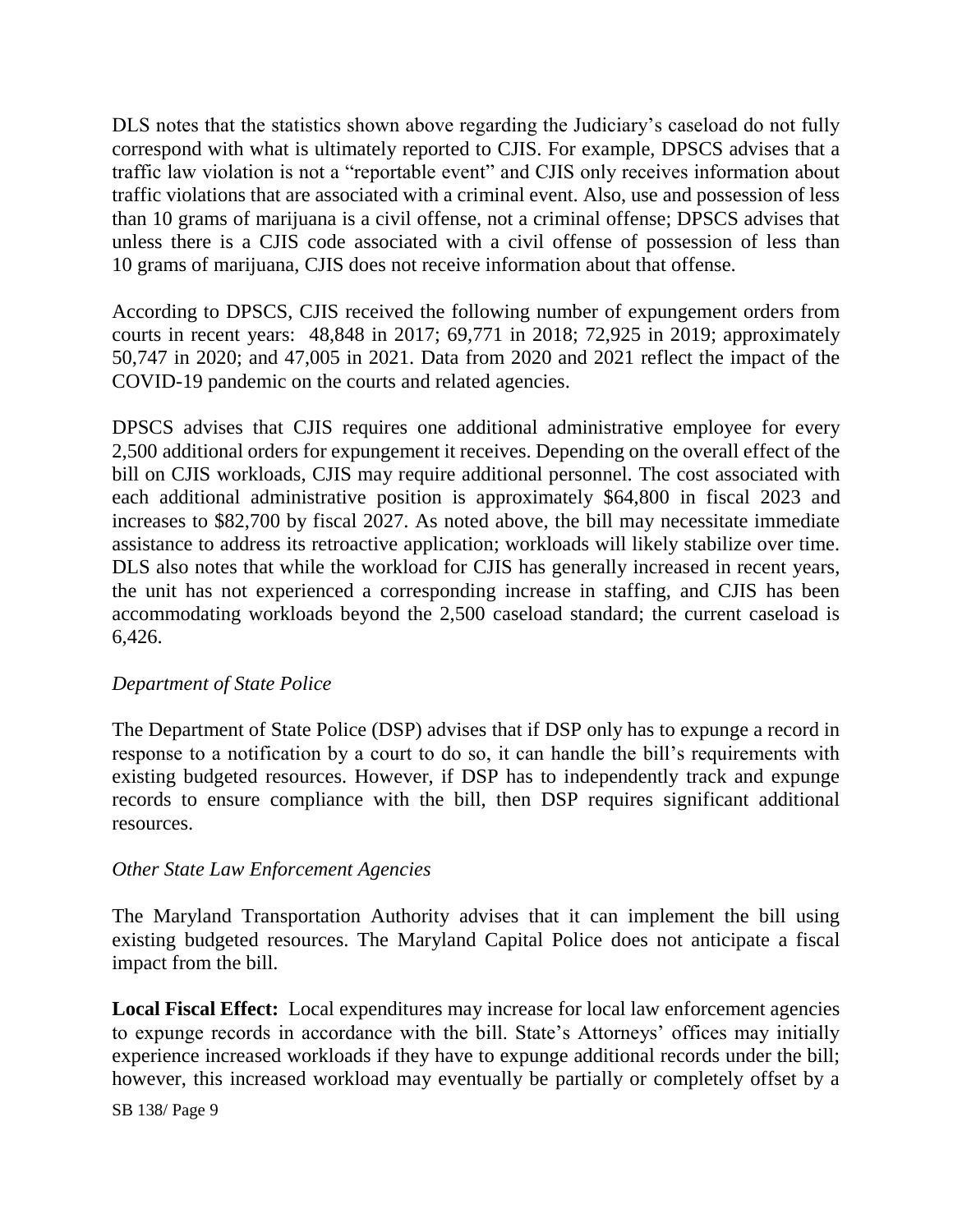decrease in workload for expungements processed automatically that would otherwise be the subject of a petition under existing procedures. Automatic expungements under the bill are not subject to an objection by a State's Attorney or a hearing. This analysis assumes that should State's Attorneys' offices experience an overall reduction in workload, those resources will be directed toward other prosecutorial responsibilities.

The Prince George's County Police Department advises that it has a limited number of staff available to expunge records and cannot assess the extent of the bill's fiscal impact at this time. However, the department advises it is highly possible that additional staff may be required to handle the caseload if the increase is significant.

Montgomery County advises that it requires an additional employee, at a cost of at least \$80,000 per year, to comply with the bill.

Some jurisdictions, such as Howard and Caroline counties, do not anticipate a fiscal impact from the bill.

**Additional Comments:** Section 10-105 of the Criminal Procedure Article prohibits the filing of a petition to expunge a probation before judgment if the person is charged with a violation of § 21-902 of the Transportation Article (driving while under the influence or driving while impaired) or Title 2, Subtitle 5 (homicide by motor vehicle or vessel while under the influence or impaired) or § 3-211 of the Criminal Law Article (life threatening injury by motor vehicle or vessel while under the influence of alcohol and related crimes). Also, as noted above, § 10-105 establishes that a person is not entitled to expungement if (1) subject to a specified exception, the petition is based on the entry of probation before judgment and the person, within three years of the entry of the probation before judgment, has been convicted of a crime other than a minor traffic violation or a crime where the act on which the conviction is based is no longer a crime or (2) the person is a defendant in a pending criminal proceeding. The bill does not incorporate these exceptions, and it appears these dispositions would be eligible for automatic expungement under the bill.

## **Additional Information**

**Prior Introductions:** None.

**Designated Cross File:** HB 122 (Delegate W. Fisher) - Judiciary.